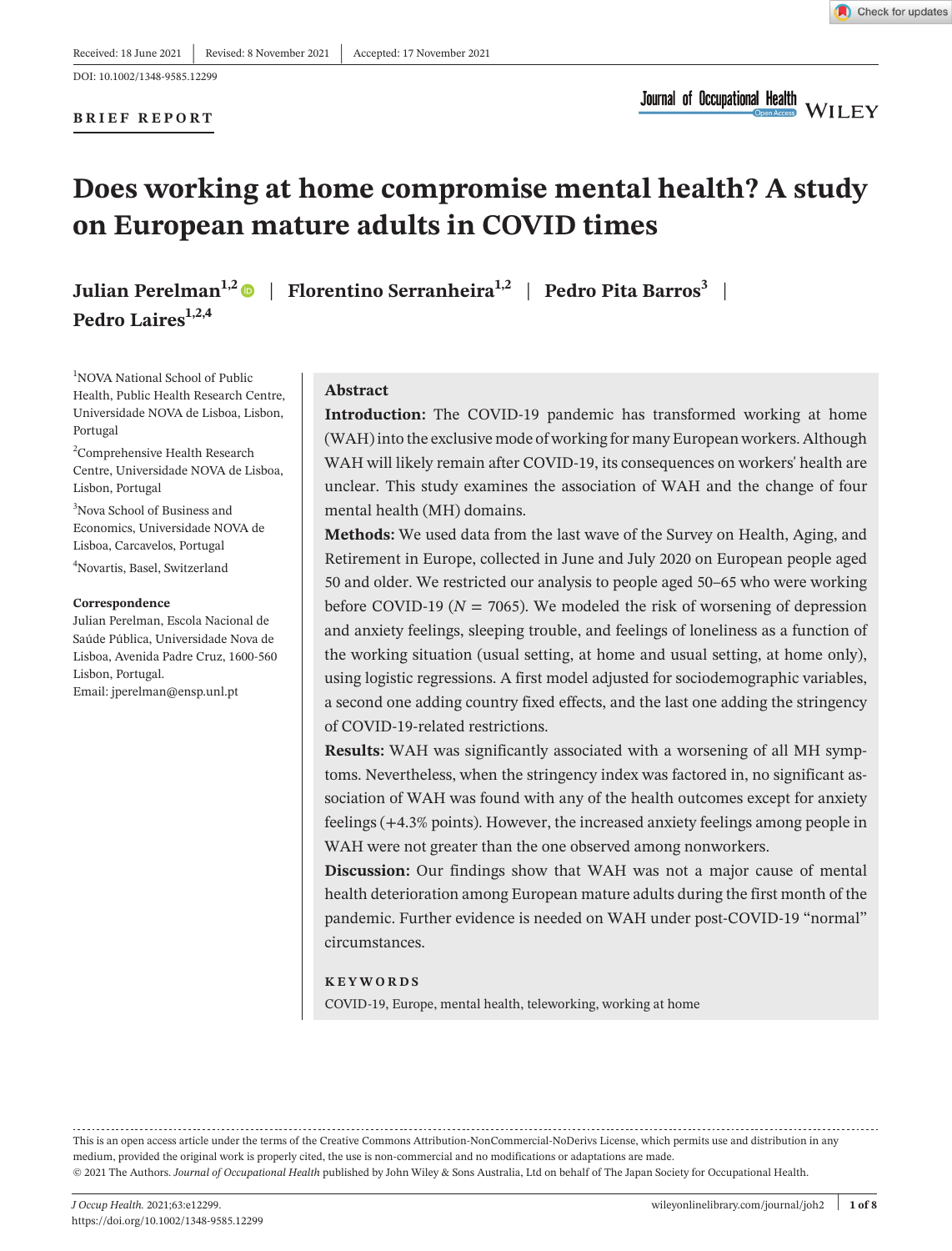## **1** | **INTRODUCTION**

The current pandemic of COVID-19 has led authorities of all European countries to impose severe social distancing measures in order to decrease infections and hospitalizations and to avoid deaths. The fight against the COVID-19 pandemic has included, especially, the closing of workplaces, with working at home (WAH) transformed from a marginal practice (fewer than 1 in 20 workers) into the exclusive mode of working for 34% of workers in Europe.<sup>1</sup> The current pandemic may last for years so that restrictions may remain in the long run, at least during certain periods of the year and particularly for high-risk groups, thereby maintaining the WAH practice. At the same time, firms and workers have noticed the advantages of WAH, supported by further digitalization and advanced communication technologies, opening the way for the expansion of WAH beyond the pandemic.

In regard to long-term opportunities, based on a survey of occupations' activities, a paper published in September 2020 estimated that 37% of jobs in the USA could be performed from home, reaching more than 40% in Sweden and Denmark.<sup>2</sup> The Eurofound e-survey carried out in July 2020 showed, also, that 78% of workers would be willing to work from home at least occasionally even without COVID-19 restrictions. $<sup>1</sup>$ </sup>

Concerning economic benefits, a study in Germany showed that firms relying on WAH were less likely to ask for public wage subsidies and to face adverse effects of the crisis while contributing to lower COVID-19 transmission.<sup>3</sup> A randomized experiment in a call center in China showed a 13% increase in performance among WAH employees.<sup>4</sup> A survey carried out in several waves in 2020 in the USA observed that 41% of the respondents reported being more efficient when working from home, whereas only 15% reported the contrary.<sup>5</sup> This survey also detailed why, beyond the potential productivity increase, WAH is likely to increase; in particular, the stigma associated with WAH decreased, the WAH experience during the COVID-19 pandemic was better than expected, a large investment in WAH equipment and infrastructure (with high fixed costs) has already been achieved, and many people may feel a reluctance to return to prepandemic activities.

Nevertheless, concerns were raised about the potential downside of WAH on health. In particular, negative effects were expected related to the reduced socialization with colleagues, limited support from institutions, extended working hours, increased sedentarism, and long hours of screen time, as well as the disruption of work–life boundaries, the blurring of which could threaten mental detachment from work.<sup>6</sup> A recent study based on a survey observed a drop in physical and mental well-being, more pronounced among women and low-income persons, related to changes in physical activity and eating habits.<sup>6</sup> However, these negative findings were possibly biased by the confounding effect of COVID-related social restrictions. A rapid review of 23 studies, most carried out before the pandemic, obtained inconclusive results, due to the paucity of studies regarding the impact of WAH on physical health, and contradictory findings pertaining to mental health.<sup>7</sup> The lack of research in this area has also been highlighted recently.<sup>8</sup>

There are strong indications that WAH will remain after the pandemic, with potential benefits for firms, but its consequences on workers' health remain unclear. This study examines the association of WAH and the deterioration of four mental health domains, using a representative sample of working European mature adults.

## **2** | **METHODS**

## **2.1** | **Data**

We used data from the wave 8/Corona Survey of the Survey on Health, Aging, and Retirement in Europe (SHARE) carried out in June and July 2020 on European persons aged 50 and older ( $n = 45033$ ).<sup>9</sup> The SHARE is based on representative samples of the population from each participating country, that is, individuals above 50 were randomly selected using two- or three-stage sampling (depending on the country), with a selection of localities and persons based on local registries, followed by verifying age-related eligibility. The survey was performed by experienced interviewers, who received specific training. More information on the survey design and methods can be found at ([http://www.share-project.org/fileadmin/](http://www.share-project.org/fileadmin/pdf_documentation/Methodology/Methodology_2005.pdf) [pdf\\_documentation/Methodology/Methodology\\_2005.](http://www.share-project.org/fileadmin/pdf_documentation/Methodology/Methodology_2005.pdf) [pdf\)](http://www.share-project.org/fileadmin/pdf_documentation/Methodology/Methodology_2005.pdf). We restricted our analysis to individuals aged between 50 and 65 years old (32 356 observations excluded) who were working before the pandemic ("Employed or self-employed when COVID-19 broke out") (5612 observations excluded). People older than 65 were excluded because 65 years old corresponds to the statutory retirement age in most European countries and the usual threshold used in occupational research and official reports $10$  to define the upper limit of the active population. Workers beyond this age were not likely to be representative of the workers' universe due to their more privileged condi- $\chi$  tion,<sup>11</sup> so that including employees above 65 would prone the research to the healthy worker bias.

The restriction to a specific age group eliminated indeed the representativity of our sample. Yet, our objective was not to calculate prevalence or incidence but to highlight the relationship between working conditions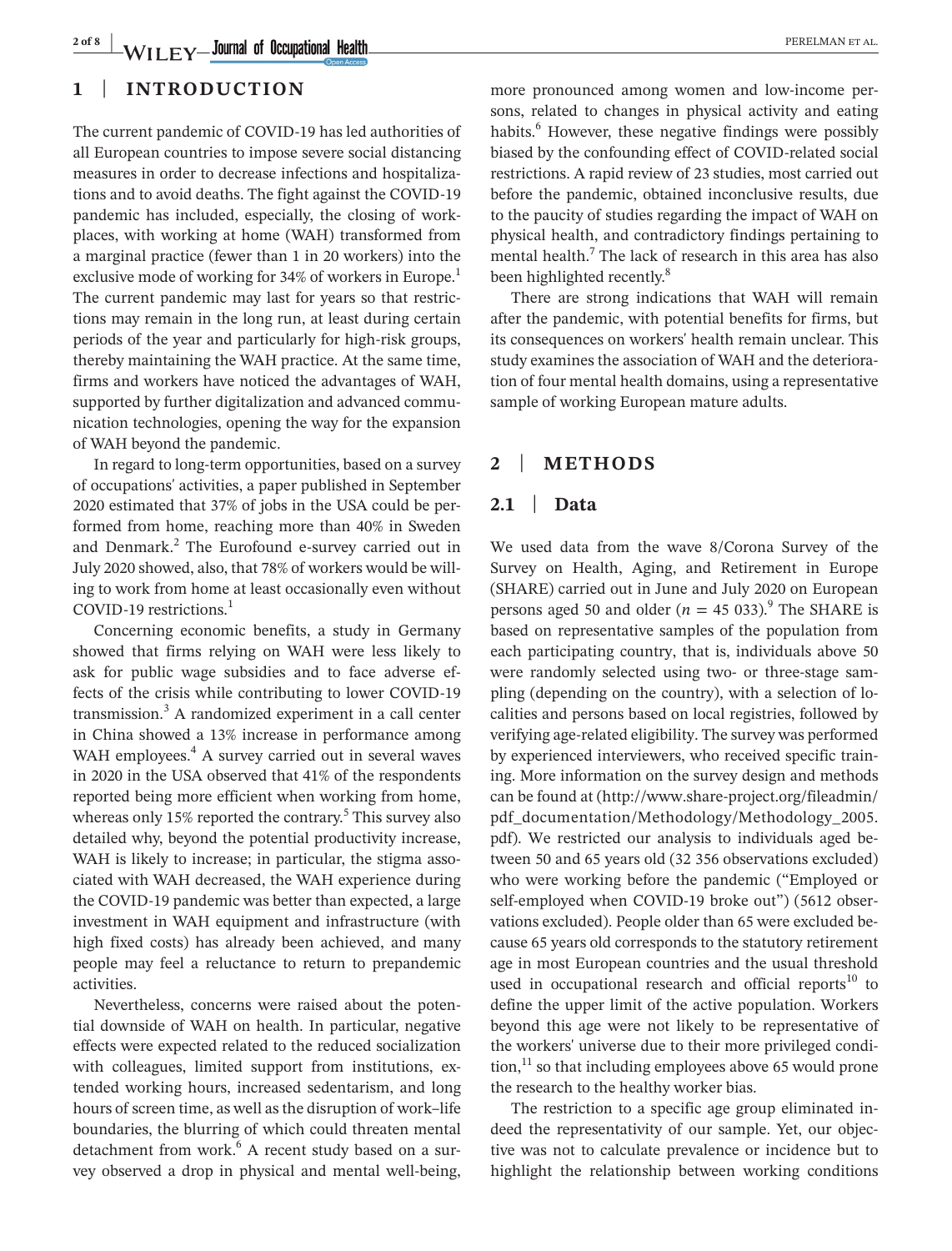and mental health among workers, adjusting for several covariates including age.

The interviews were carried out in June and July 2020 and included several questions mostly on changes in economic, social, and health situations related to the COVID-19 pandemic. The final sample included 7065 observations.

## **2.2** | **Outcomes**

We created binary variables for the worsening of feelings of sadness and depression, feelings of anxiety and nervousness, sleeping difficulties, and feelings of loneliness. To do so, we coded variables as "1" those who declared having faced such difficulties in the last month and declared that these had worsened since the outbreak of the COVID-19 pandemic. The "0" value was thus attributed to those who either declared the absence of trouble or its presence but without worsening due to COVID-19.

## **2.3** | **Explanatory variables and covariates**

Our main explanatory variable was the "work setting" indicator, coded into three categories, "working from the usual place," "working from home and from the usual place," and "working at home only." This variable was based on a question explicitly focusing on the COVID-19 period, by asking the respondent about his/her current working situation "since the beginning of the coronavirus epidemic."

We included as covariates age (50–54, 55–59, and 60–65) and sex categories, the living condition (alone or not), the education (primary, secondary, and tertiary), and the occurrence of chronic disease since 2017 (diabetes, hip fracture, cancer, hypertension, chronic lung disease, and heart disease). We did not consider the selfreported health variable, which is known to be related to depression symptoms and could thus be tautological.<sup>12</sup> We also did not consider if the person had been infected by COVID-19, given that this occurred to  $\langle 1\% \rangle$  of the sample. Finally, we could not consider if the person already suffered from depression in a previous wave because this information was only available for 253 people (3.5% of the sample), among whom 57 suffered from depression (22.5% of those for whom we have information, and only 0.8% of the complete sample).

We then merged this sample with data from the Oxford COVID-19 Government Response Tracker, which includes information on containment and closure, economic, and health system policies. $13$  The merging was

performed by attributing the COVID-19-related variables to each individual according to his/her country and interview date. In other words, each individual was characterized by the nonpharmacologic responses in his/her country at the moment (s)he was interviewed. We used as covariate the stringency index, which is a score based on 9 items: school closing, workplace closing, cancel public events, restrictions on gatherings, closing of public transport, stay-at-home requirements, restrictions on internal movements, international travel controls, and public information campaigns. Each item includes from three to five categories, from the least to the most severe restriction. The index is constructed as the sum of the scores, reordered on a 0–100 scale, with additional scores if the policy has been implemented nationwide (vs. regional or local implementation). $^{13}$ 

#### **2.4** | **Statistical analysis**

Univariate analyses were performed to measure the association between covariates and dependent variables, and between covariates and WAH indicators, using chi-square tests. All dependent variables were modeled using logistic regressions (with robust standard errors) and reported as risk differences (marginal effects). We first included the WAH variable adjusting for age and sex for living conditions (alone or not) and for the diagnosis of any chronic condition. We then adjusted for country fixed effects (second model) and for the stringency of public health measures (third model). Country fixed effects are expected to capture unobserved country characteristics.

In an additional analysis, we compared the outcome of those WAH with those who were not working before the pandemic, using the complete sample of persons aged 50– 65 ( $n = 11$  097), using logistic regressions with the same covariates. Indeed, the outcome of people who switched to WAH may be the sum of the effect from switching to WAH and the effect of the pandemic. Since the pandemic effect is more reliably observable among nonworkers (whose working status did not change during the pandemic), we isolated the independent WAH effect by comparing the outcome of people WAH to that those whose working condition did not change.

## **3** | **RESULTS**

#### **3.1** | **Descriptive analysis**

Most employees worked from their usual working place (64.6%), but 18.2% worked from home exclusively (Table 1). A majority of participants were women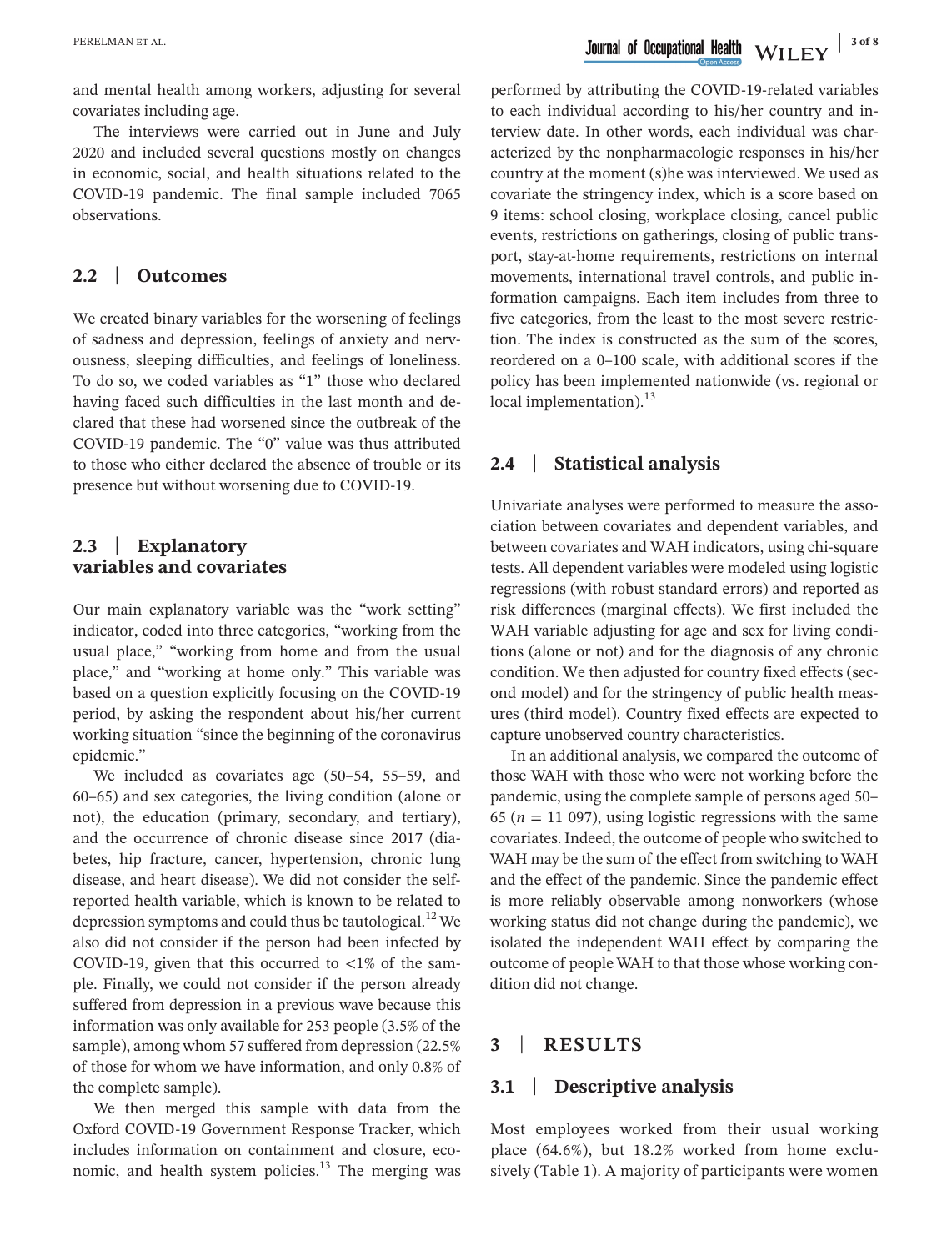|                                   |         |         |            |            | <b>Trouble</b> | Loneliness             |
|-----------------------------------|---------|---------|------------|------------|----------------|------------------------|
| <b>Variables</b>                  | $N(\%)$ | $(\%)$  | Depression | Anxiety    | sleeping       |                        |
| Total                             | 7065    | (100)   | 13.6       | 23.2       | 8.2            | 7.1                    |
|                                   | 4961    |         | 17.6       | 25.3       | $9.8\,$        | 11.5                   |
| Usual place                       | 3862    | (64.63) | $11.1\,$   | 20.0       | 6.3            | 5.7                    |
| Home and usual place              | 1028    | (17.20) | 13.6       | 22.6       | 9.0            | 6.1                    |
| Home only<br>p value <sup>*</sup> | 1086    | (18.17) | 14.7       | 27.2       | 8.5            | 8.5                    |
|                                   |         |         | ${<}.01$   | ${<}.01$   | ${<}.01$       | < 0.01                 |
| Adequate internet connection      |         |         |            |            |                |                        |
| $\rm No$                          | 274     | (12.96) | 17.9       | 28.0       | 11.3           | 9.9                    |
| Yes                               | 1840    | (87.04) | 13.7       | 24.5       | 8.4            | $7.0\,$                |
| P value                           |         |         | .06        | .23        | .11            | .09                    |
| Female                            | 4093    | (57.93) | 17.1       | 27.7       | 9.7            | 8.7                    |
|                                   | 3243    | (65.37) | 20.2       | 28.3       | 10.9           | 12.8                   |
| Male                              | 2972    | (42.07) | 8.6        | 7.1        | $6.2\,$        | 4.8                    |
|                                   | 1718    | (34.63) | 12.6       | 19.8       | $7.6\,$        | 8.9                    |
| p value                           |         |         | $< 01$     | $< 01$     | $< 01$         | $< 01$                 |
| Age                               |         |         |            |            |                |                        |
| $50 - 54$                         | 547     | (7.74)  | 13.9       | 24.0       | 9.1            | 5.9                    |
|                                   | 215     | (4.33)  | 18.1       | 26.5       | $9.8\,$        | $11.2\,$               |
| $55 - 59$                         | 2982    | (42.21) | 14.0       | 23.1       | 8.4            | 7.4                    |
|                                   | 1218    | (24.55) | 18.0       | 27.0       | 10.3           | 12.1                   |
| $60 - 65$                         | 3536    | (50.05) | 13.1       | 23.2       | $\ \, 8.0$     | $7.0\,$                |
|                                   | 3528    | (71.11) | 17.4       | 24.7       | 9.6            | 11.3                   |
| p value                           |         |         | .60        | .91        | .62            | .40                    |
|                                   |         |         | $.86\,$    | $.31\,$    | $.78\,$        | .75                    |
| Primary education                 | 939     | (13.32) | 17.2       | 27.7       | $8.7\,$        | 7.7                    |
|                                   | 1579    | (31.93) | 20.5       | 28.2       | 10.9           | 12.3                   |
| Secondary education               | 3652    | (51.82) | 12.5       | 20.6       | 7.5            | $6.5\,$                |
|                                   | 2562    | (51.81) | 16.8       | 24.8       | 9.8            | 11.2                   |
| Tertiary education                | 2457    | (34.86) | 13.7       | 25.4       | 9.0            | 7.6                    |
|                                   | 804     | (16.26) | 14.1       | 21.6       | $7.5\,$        | $10.8\,$               |
| p value                           |         |         | ${<}.01$   | ${<}.01$   | .09            | .19                    |
|                                   |         |         | $<\!\!.01$ | $< 01$     | $.03\,$        | $.48\,$                |
| Not living alone                  | 6092    | (86.23) | 13.0       | 23.0       | $7.8\,$        | 5.9                    |
|                                   | 4228    | (85.22) | $20.1\,$   | 30.7       | $11.9\,$       | 18.2                   |
| Living alone                      | 973     | (13.77) | 16.8       | 24.6       | $11.0\,$       | 14.6                   |
|                                   | 733     | (14.78) | $17.0\,$   | 24.4       | 9.4            | $10.3\,$               |
| p value                           |         |         | $<.01\,$   | .27        | $<.01\,$       | ${<}.01$               |
|                                   |         |         | $<\!\!.01$ | $<\!\!.01$ | $.04\,$        | $<\!\!.01$             |
| No close death                    | 6891    | (97.62) | 13.2       | 22.8       | 7.9            | $6.8\,$                |
|                                   | 4852    | (93.07) | 28.4       | 36.8       | 13.7           | 16.7                   |
| Close death                       | 168     | (2.38)  | 26.2       | 36.6       | 21.4           | 16.1                   |
|                                   | $102\,$ | (2.06)  | 17.3       | 25.1       | $9.7\,$        | 11.4                   |
| p value                           |         |         | ${<}.01$   | ${<}.01$   | $< 01$         | < 01                   |
|                                   |         |         | $<\!\!.01$ | $<\!\!.01$ | $.17\,$        | $.10\,$<br>(Continues) |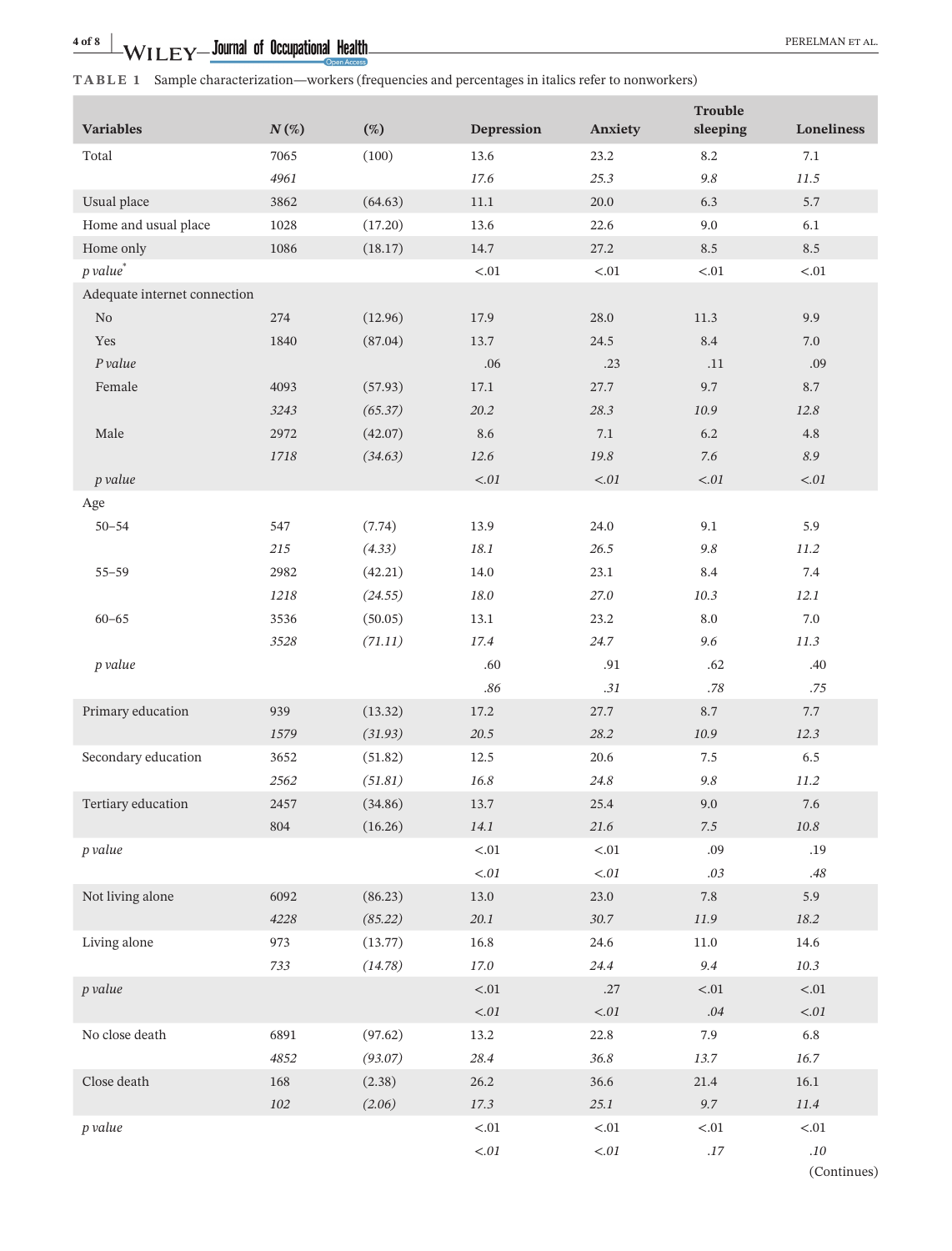| <b>Variables</b>    | $N(\%)$ | (%)     | <b>Depression</b> | <b>Anxiety</b> | <b>Trouble</b><br>sleeping | <b>Loneliness</b> |
|---------------------|---------|---------|-------------------|----------------|----------------------------|-------------------|
| No chronic disease  | 6768    | (95.80) | 12.8              | 22.6           | 7.8                        | 6.7               |
|                     | 4617    | (93.07) | 16.7              | 24.3           | 9.1                        | 11.1              |
| Any chronic disease | 297     | (4.20)  | 31.6              | 38.1           | 18.9                       | 14.8              |
|                     | 344     | (6.93)  | 29.9              | 40.1           | 19.2                       | 15.8              |
| p value             |         |         | $-.01$            | $-.01$         | $\leq 0.01$                | < 0.01            |
|                     |         |         | $\leq 0.01$       | < 0.01         | $\leq 0.01$                | < 0.01            |

\**p* value refers to the chi-square test of association between variables.

(57.9%), whereas few lived alone (13.8%), had a chronic disease (4.2%), or experienced the death of someone close due to COVID (2.4%). The worsening of depression and anxiety feelings, sleeping troubles, and loneliness was more prevalent among people working at home only, compared with those who worked at their usual place, fully or partially. Compared with individuals working in their usual setting, those WAH reported a greater worsening of depression feelings (+14.7% vs. 11.1%, *p* < .01), anxiety feelings (+27.2% vs. 20.0%, *p* < .01), sleeping troubles (+8.5% vs. 6.3, *p* < 0.01), and loneliness feelings (+8.5% vs. 5.7, *p* < .01). Table A1 in Appendix shows that "WAH only" is more likely among women, people with tertiary education, and those who experienced a close death. Regarding nonworkers (values in *italics* in Table 1), they are older, less educated, and more likely to suffer from chronic diseases and from mental health symptoms.

## **3.2** | **Multivariate analysis**

When adjusting for all covariates except country and stringency, WAH was significantly associated with a worsening of all dimensions (Table 2). Yet, when country fixed effects were factored in, no significant association of working at home was found with any of the health outcomes except for anxiety feelings, which was 3.5 percentage points (pp) higher among people working at home exclusively, compared to those working at their usual setting. When the contingency index was accounted for, the significant link with anxiety feelings worsening remained significant (4.3 pp higher risk).

Complete results with all covariates are presented in Table A2 in Appendix for the model including country fixed effects. Note, the worsening of all mental health dimensions was less pronounced among men and greater among those who had suffered a chronic disease in the recent past.

We then stratified the analysis on the change in any mental health symptom by country, adjusting for all

covariates except stringency. Only 6 of 50 estimates showed a statistically significant relationship between WAH and the worsening of any mental health symptom (Table A3 in Appendix).

## **3.3** | **Additional multivariate analysis (including nonworkers)**

Considering the full sample, WAH was linked to a significantly lower risk of loneliness feelings in comparison with nonworkers (Table 2). No other risk differed significantly in comparison with nonworkers including anxiety feelings; in other words, in comparison with people who were not working before or during the pandemic, whose change in psychological status cannot be attributed to changes in working conditions, WAH was not linked to poorer or better outcomes, reinforcing the argument for the absence of a specific WAH effect.

## **4** | **DISCUSSION**

## **4.1** | **Key findings**

WAH is positively related to a worsening of MH dimensions, but this link was mitigated when adjusting for the severity of nonpharmacologic measures against the COVID-19 pandemic, becoming nonsignificant when adjusting for country fixed effects. The relationship with worsening anxiety feelings remained significant in all cases. Nevertheless, this worsening did not differ in comparison with that observed among nonworkers, so that this effect may be more related to the pandemic and not to the specificities of WAH.

#### **4.2** | **Interpretation**

Pre-COVID results about the link between WAH and mental health are scarce and controversial, $\frac{7}{1}$  reflecting the ambiguity of WAH, marked by strong expected positive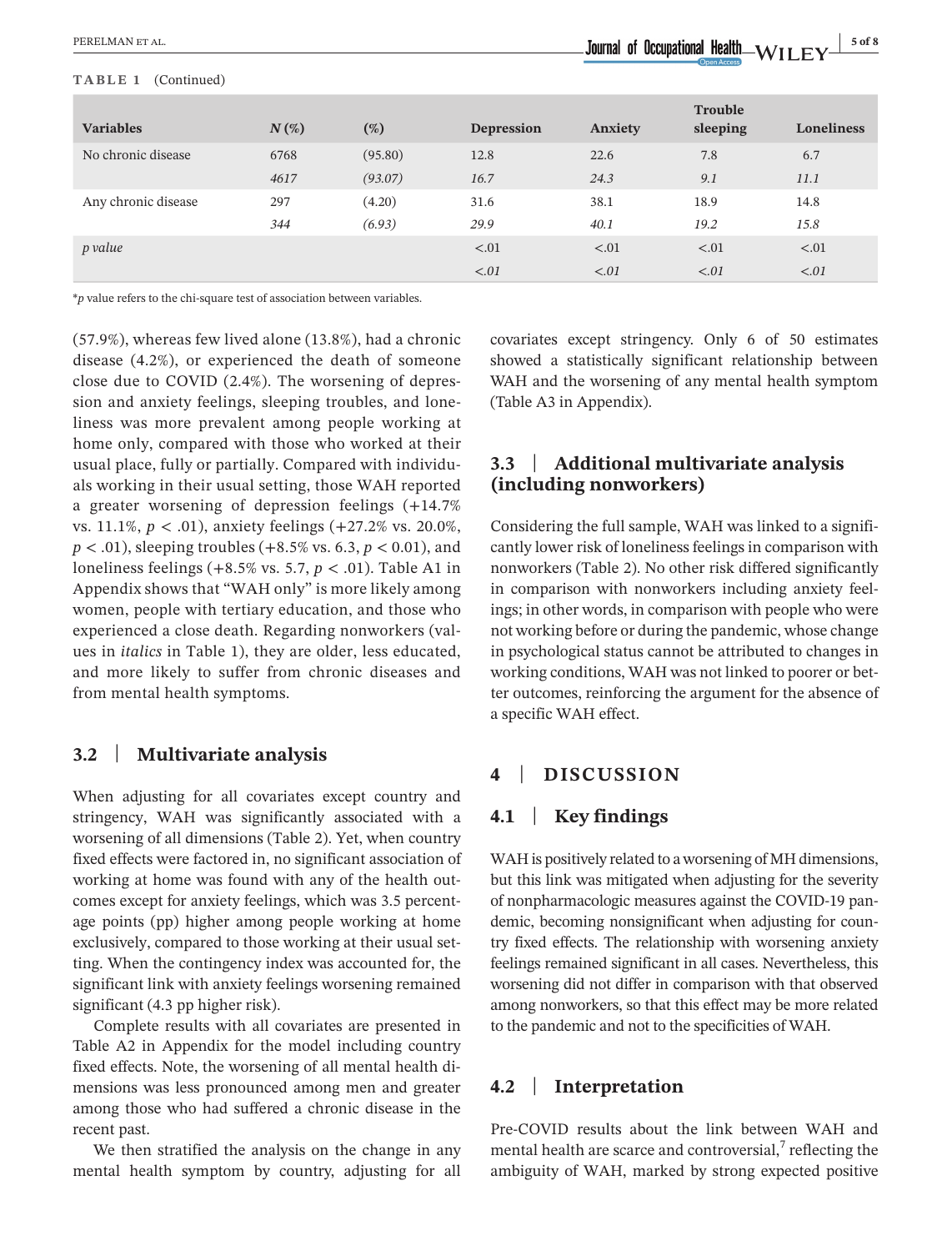|                                                                                                               | Depression |                          | Anxiety  |                         | Trouble sleeping |                          | Loneliness |                         |
|---------------------------------------------------------------------------------------------------------------|------------|--------------------------|----------|-------------------------|------------------|--------------------------|------------|-------------------------|
|                                                                                                               | ME         | (SE)                     | ME       | (SE)                    | ME               | (SE)                     | ME         | (SE)                    |
| Sample of workers, working in "usual place only" is the reference group                                       |            |                          |          |                         |                  |                          |            |                         |
| Adjusting for covariates except for country and stringency                                                    |            |                          |          |                         |                  |                          |            |                         |
| Home and usual<br>place                                                                                       | 0.023      | $(0.012)^{*}$            | 0.015    | (0.015)                 | 0.017            | $\left(0.010\right)^{*}$ | $-0.001$   | (0.009)                 |
| Home only                                                                                                     | 0.026      | $(0.012)^{**}$           | 0.049    | $(0.016)$ ***           | 0.008            | (0.009)                  | 0.022      | $(0.010)$ <sup>**</sup> |
| Adjusting for covariates and country                                                                          |            |                          |          |                         |                  |                          |            |                         |
| Home and usual<br>place                                                                                       | 0.015      | (0.012)                  | 0.010    | (0.015)                 | 0.009            | (0.010)                  | $-0.009$   | (0.008)                 |
| Home only                                                                                                     | 0.014      | (0.012)                  | 0.035    | $(0.016)$ <sup>**</sup> | 0.001            | (0.009)                  | 0.012      | (0.009)                 |
| Adjusting for covariates and stringency                                                                       |            |                          |          |                         |                  |                          |            |                         |
| Home and usual<br>place                                                                                       | 0.015      | (0.013)                  | 0.012    | (0.016)                 | 0.019            | $(0.010)^*$              | $-0.002$   | (0.009)                 |
| Home only                                                                                                     | 0.015      | (0.013)                  | 0.043    | $(0.017)$ <sup>**</sup> | 0.002            | (0.009)                  | 0.016      | (0.010)                 |
| Sample of workers and nonworkers, nonworkers are the reference group, adjusting for covariates and stringency |            |                          |          |                         |                  |                          |            |                         |
| Usual place only                                                                                              | $-0.040$   | $(0.008)$ <sup>***</sup> | $-0.035$ | $(0.010)$ ***           | $-0.027$         | $(0.006)$ ***            | $-0.060$   | $(0.007)$ ***           |
| Home and usual place                                                                                          | $-0.021$   | (0.014)                  | $-0.013$ | (0.017)                 | 0.002            | (0.011)                  | $-0.049$   | $(0.010)$ ***           |
| Home only                                                                                                     | $-0.020$   | (0.013)                  | 0.022    | (0.017)                 | $-0.016$         | $(0.010)^*$              | $-0.032$   | $(0.010)$ ***           |
| * $p < 10$ ; ** $p < 0.5$ ; *** $p < 01$                                                                      |            |                          |          |                         |                  |                          |            |                         |

**6 of 8 | NAZEL ENZY LOUITRE 10 REGISTER OF ALL SERVERS AND REFORMAN ET AL.**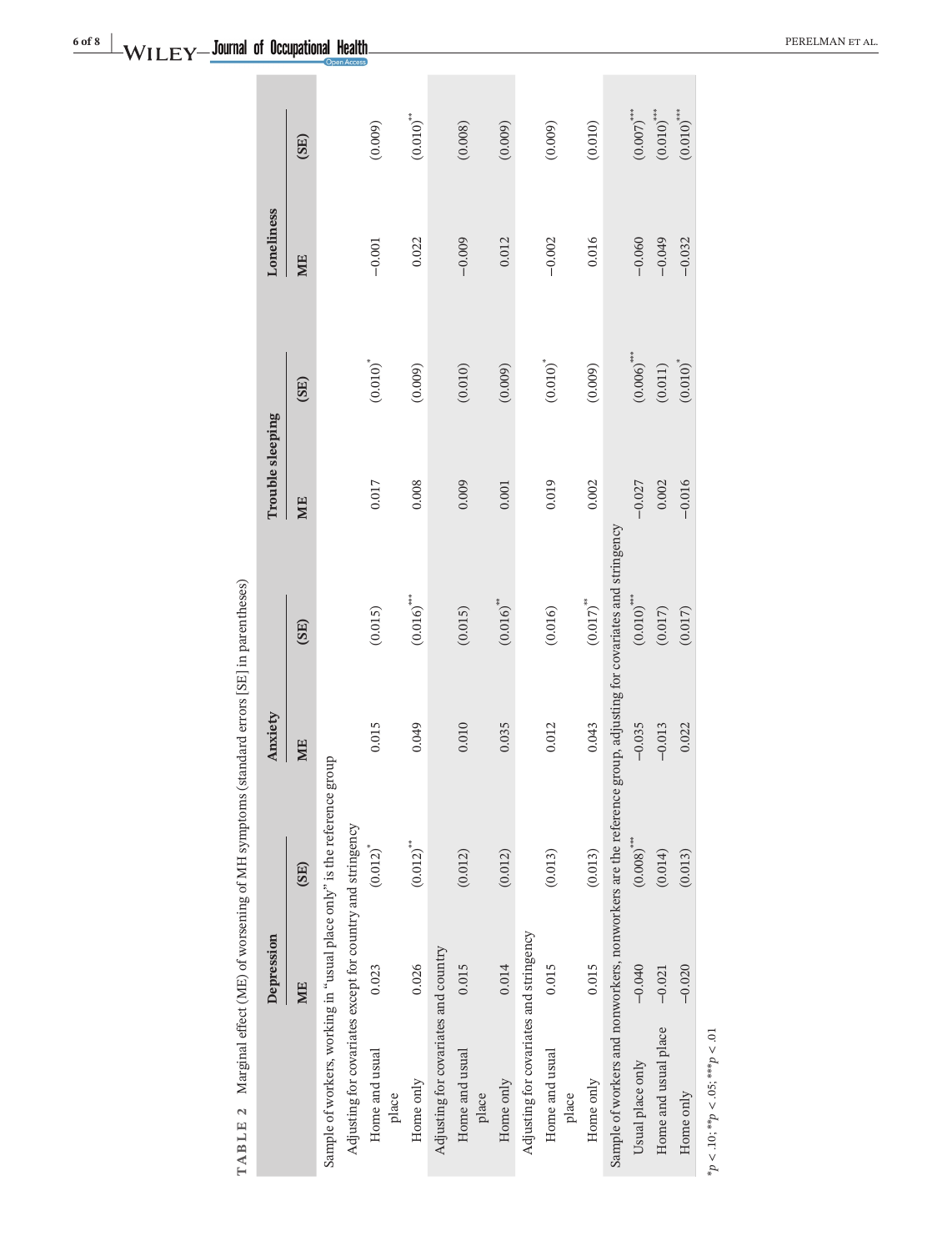**EXELMAN ET AL.** *PERELMAN ET AL. 7 of 8* 

and negative effects. A recent paper showed a negative effect of WAH on mental health symptoms<sup>6</sup> but, unlike our study, that investigation focused on a single country and could not control for the severity of nonpharmacologic measures. In our paper, the negative link between WAH and mental health symptoms exists but disappears when the stringency of measures is factored in.

In other words, in our sample, WAH did not seem to be a major driver of mental health deterioration, which seemed more related to COVID-related contextual factors. Stated differently, although the pandemic was observed to increase psychologic symptoms,<sup>14,15</sup> WAH does not seem to have been a major cause of this growth.

## **4.3** | **Strength and limitations**

The use of a cross-country sample allows us to evaluate the consistency of the association across various settings and to control for COVID-19 effects. The focus on mature adults allows for the analysis of the relationship on a more experienced working population that is less likely to be affected by precarious jobs and by the adversities of a short working experience. Finally, this study contributes to a new research topic on a new phenomenon that few authors have addressed so far.

Our study has some limitations. First is the question on work setting related to participants' situation since the start of the COVID-19 pandemic. It may well be that some people were working at home before that. However, the pre-COVID literature shows that this situation was marginal in most European countries, so we do not expect that this represents a major bias. Second, the data did not allow us to identify the type of job; WAH may be a very different experience for people doing routine jobs with little autonomy and great pressure (e.g., working for a call center) compared with high-skilled jobs enjoying high autonomy (e.g., top managerial positions, researchers, lawyers, etc.). We did not consider the quality of WAH condition, which may vary according to the type of employer (e.g., large vs. small firm, public vs. private sector), and the living arrangement (e.g., if the spouse is also in teleworking or if children are at home).

## **5** | **CONCLUSION**

It is too early to draw definite conclusions on the link between WAH and mental health. This study was performed in the first months of the COVID-19 pandemic, characterized by strong uncertainty and fear, and severe restrictions that affected most people's everyday lives, social relationships, and working situations. Also, WAH was—and still is—in its infancy, with firms and people struggling to find

the best balance on how to manage this new reality. We, therefore, need to wait for the post-COVID period, when we expect that WAH will be maintained at least partially under new "normal" conditions. Our findings show that WAH was certainly not a major cause of MH deterioration among European mature adults during the first months of the pandemic.

#### **ACKNOWLEDGMENTS**

The present publication was funded by Fundação Ciência e Tecnologia, IP national support through CHRC (UIDP/04923/2020). We thank Tessa Hannemann, Madina Japakhova, Martin Brieger, and Michael Bergmann for providing us access to the script that helped us to merge the Oxford Coronavirus Government Response Tracker with SHARE data. Any errors are our own.

#### **DISCLOSURE**

*Approval of the research protocol*: N/A. *Informed Consent*: N/A. *Registry and the Registration No. of the study/trial*: N/A. *Animal Studies*: N/A. *Conflict of Interest*: none.

#### **AUTHOR CONTRIBUTION**

JP, FS, and PL designed the protocol of the study. JP and PPB constructed the database. JP did the statistical analyses and drafted the manuscript. PPB, PL, and FS participated in the interpretation of the results and reviewed the paper.

#### **DATA AVAILABILITY STATEMENT**

Data are available upon request by the coordination of the Survey of Health, Aging and Retirement in Europe (SHARE), [www.share-project.org](http://www.share-project.org)

#### **ORCID**

*Julian Perelman* [https://orcid.](https://orcid.org/0000-0001-6634-9000) [org/0000-0001-6634-9000](https://orcid.org/0000-0001-6634-9000)

#### **REFERENCES**

- 1. Eurofound. *Living, working and COVID-19*. Luxembourg: Publications Office of the European Union; 2020.
- 2. Dingel JI, Neiman B. How many jobs can be done at home? *J Public Econ*. 2020;189:104235.
- 3. Alipour J-V, Fadinger H, Schymik J. My home is my castle–The benefits of working from home during a pandemic crisis. *J Public Econ*. 2021;196:104373.
- 4. Bloom N, Liang J, Roberts J, et al. Does working from home work? Evidence from a Chinese experiment. *Q J Econ*. 2015;130:165-218.
- 5. Barrero JM, Bloom N, Davis SJ. *Why Working From Home Will Stick*. Cambridge, MA: National Bureau of Economic Research Working Paper Series; 2021:28731.
- 6. Xiao Y, Becerik-Gerber B, Lucas G, et al. Impacts of working from home during COVID-19 pandemic on physical and